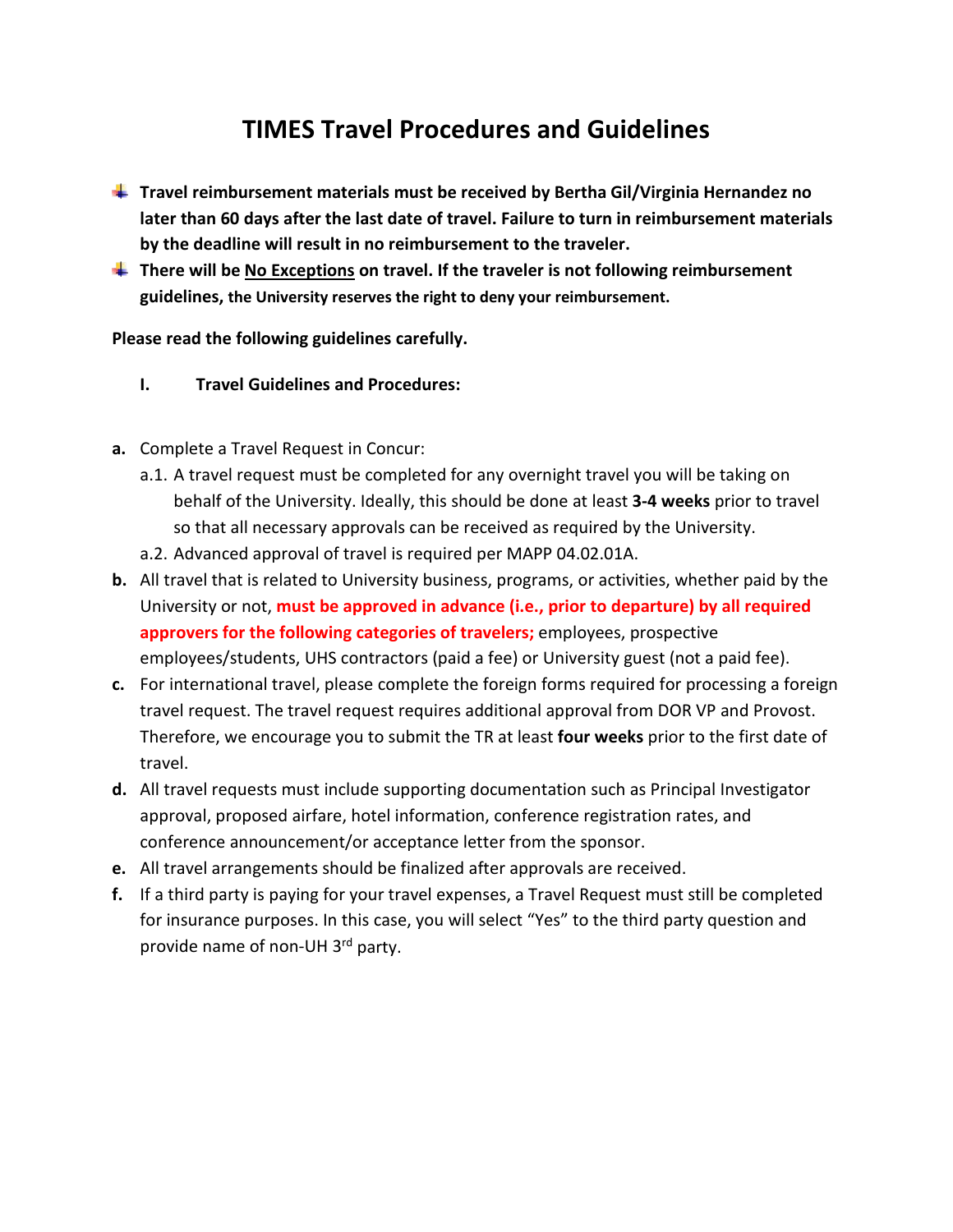## **II. Travel Reimbursements :**

- **a. Per MAPP 04.02.01B**, A Travel Expense Report or other form approved by Accounts Payable is required to reimburse (a) employees, (b) prospective employees, and (c) students, (d) guest travelers/or contractors, if applicable.
- b. Reimbursement materials must be received no later than 60 days from the last day of travel; otherwise the University reserves the right to deny your reimbursement.
- c. No more than one travel reimbursement voucher should be processed for each business trip.
- d. The following supporting documentation and receipts, if applicable should be forwarded to Bertha Gil/Virginia Hernandez in a timely manner to process an expense report:
	- i. Airfare Confirmation or receipt (if purchased by the traveler)
	- ii. Hotel receipt (the bill must show a zero balance).
	- iii. Registration Confirmation or receipt.
	- iv. Rental car (itemized receipt).
	- v. Meals- Send an email to Bertha Gil/Virginia Hernandez with estimates of your daily meal expenses (i.e. Monday 2/4 - \$25.00, Tuesday 2/5 – \$42.00)
		- 1. While you shouldn't turn in actual receipts, you may want to hang on to them in your personal files. If the University questions your meal estimates (this typically happens when you claim a full day's per diem) they will contact you directly.
		- 2. If the actual meal expense exceeds the per diem rate, then the meal must be supported by an itemized receipt with PI approval. We require PI approval for expenses above the per diem rate.
	- vi. For non-foreign travel, a daily itinerary of the meeting/or conference program is required by AP Travel to support the business purpose of each day of the trip.
		- 1. In addition, traveler must complete the TIMES Daily Travel Report that describes the activities and meetings, and how the trip was beneficial for the University.
	- vii. Incidentals **Per MAPP 04.02.01B**, "Incidental expenses must be itemized on the Travel Expense Report. Receipts are not required for incidental expenses unless an individual expense exceeds \$75.00. However, travelers should always ask for a receipt for incidental expenses and provide it as documentation with the Travel Expense Report when provided by the vendor". Reimbursable incidental expenses on local funds may include:
		- 1. Rental Car Gasoline
		- 2. Taxi, Rail, Uber, Bus Transportation
		- 3. Parking
		- 4. Tolls
		- 5. Copying charges